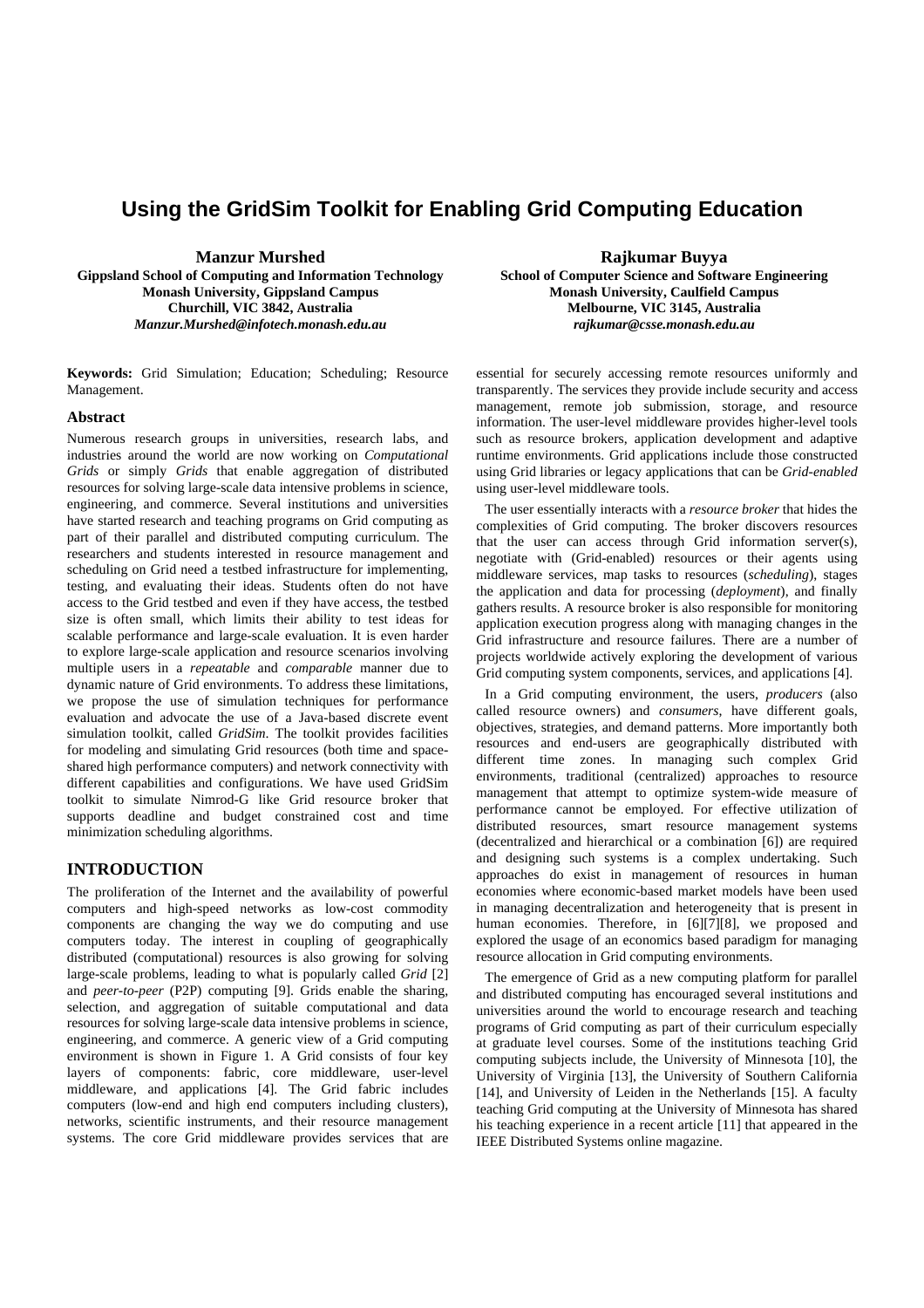



The researchers and students investigating resource management and scheduling in Grid computing environments need a testbed infrastructure for implementing, testing, and evaluating their new or existing scheduling algorithms. For most, who do not have access to ready-to-use testbed infrastructures, building them is expensive and time consuming. Even with real testbeds, evaluating scalability and performance of scheduling mechanisms for various usage and resource scenarios is hard to achieve. It impossible to perform evaluation in a *repeatable* and *comparable* manner as the availability of testbed resources varies from time to time. To address these limitations, we propose the use of simulation techniques for performance evaluation and advocate the use of a Java-based discrete event Grid simulation toolkit, called *GridSim* [\[20\].](#page-6-11) It is interesting to note that the educators of cluster [\[12\]](#page-6-12) and grid computing [\[11\]](#page-6-10) have recognized the importance of simulation techniques and tools for modeling, simulation, and evaluation.

# **MOTIVATION FOR SIMULATION**

The success of a peer-to-peer Grid largely depends on implementing and testing a large number of possible economic models for managing resources under various constraints [\[6\].](#page-6-3) It is also equally important to analyze various scheduling algorithms in obtaining certain local goals. No doubt that implementing feasible economic models and efficient scheduling algorithms in the real Grid test-bed will always remain the ultimate goal. The motivation for using simulation instead of directly using the Grid test-bed, especially in analyzing models and algorithms in the early stages, can be drawn from the following factors:

- Setting up a Grid testbed is expensive, resource intensive, and time consuming. Even if one is set up, it is mostly limited to some local area environments.
- Using a real testbed would incur real cost, as all the available resources will then be working under a true economic model. As analyzing new models and algorithms requires a large number of tests involving as many resources as available, the cost of such testing would soon become a cost burden for designing new models and algorithms. Using simulation

instead of real test-bed would certainly eliminate a large portion of the above cost burden.

- Using a real testbed with real jobs is time consuming as well. Hours of real job time can be simulated in seconds provided the simulation is having sufficient processor power.
- The real test bed does not provide a *repeatable* and *controllable* environment for experimentation and evaluation of scheduling strategies.
- Simulation works well, without making the analysis mechanism unnecessary complex, by avoiding the overhead of co-ordination of real resources.
- Simulation is also effective in working with very large hypothetical problems that would otherwise require involvement of a large number of active users, which is very hard to coordinate and build at a large-scale research environment for investigation purposes.
- Simulation allows analyzing existing as well as new economic models and scheduling algorithms in the classroom.

# **GRID SIMULATION TOOLS**

While there exist a large body of knowledge and tools: simulation languages (e.g., Parsec [\[16\]\)](#page-6-13), simulation libraries (SimJava [\[1\]\)](#page-6-14), and application specific simulators (e.g., OMNet++ network simulator [\[21\]\)](#page-6-15), there exist very few tools for simulating Grid computing environments. The notable ones are: Bricks [\[17\],](#page-6-16) MicroGrid [\[19\],](#page-6-17) Simgrid [\[18\],](#page-6-18) and our GridSim [\[20\].](#page-6-11) The Bricks system is useful simulating client-server like global computing multi-user system, but focuses on centralized overall system performance and service rates. The MicroGrid system is a Globus emulator and expects applications and scheduler to be constructed using Globus toolkit and evaluation of large-scale Grid scenarios and configuration takes huge amount of real-time. The Simgrid supports modeling of resources that are time-shared and restricted to single user environment. It is targeted for developing schedulers that support application execution time span minimization. Unlike Simgrid, the GridSim toolkit supports both time and space-share resources along with multiuser environment. It is targeted not only for *time span minimization schedulers*, but also for those that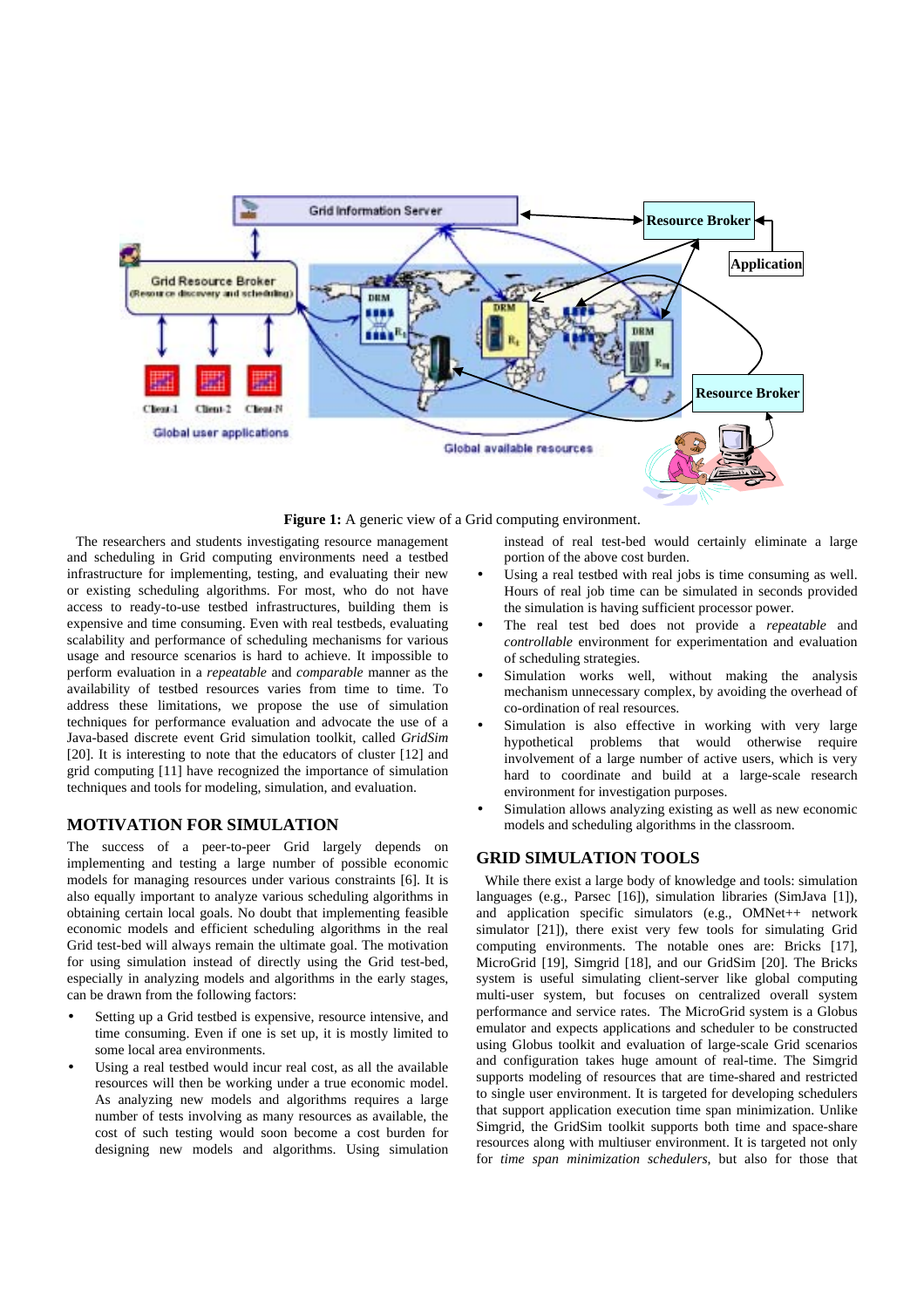support *deadline and budget constrained scheduling* algorithms driven by market-based economic models.

We believe that GridSim's ability to support modeling of uni- or multi-processor, shared- or distributed-memory, machines with time- or space-shared resource management appeals to wide range of scheduler designers. Its Java-based design makes it portable and available on all computational platforms. This feature appeals to educators and students since Java has emerged as one of the most popular programming language for network computing.

Salient features of our object-oriented GridSim toolkit include the following:

- It allows modeling of heterogeneous types of resources.
- Resources can be modeled operating under space- or timeshared mode.
- Resource capability can be defined (in the form of MIPS as per SPEC benchmark).
- Resources can be located in any time zone.
- Weekends and holidays can be mapped depending on resource's local time to model non-Grid (local) workload.
- Resources can be booked for advance reservation.
- Applications with different parallel application models can be simulated.
- Application tasks can be heterogeneous and they can be CPU and/or I/O intensive.
- It does not limit number of application tasks that can be submitted to a resource.
- Multiple user entities can submit tasks for execution simultaneously in the same resource, which may be timeshared or space-shared. This feature helps in building schedulers that can use different market-driven economic models for selecting services competitively.
- Network speed between resources can be specified.
- It supports simulation of both static and dynamic schedulers.
- Statistics of all or selected operations can be recorded and they can be analyzed using GridSim statistics analysis methods.

Depending on the type of resources modeled, GridSim can simulate various types of parallel and distributed computing infrastructures such as clusters, Grids, and peer-to-peer systems. In case of clusters, all the resources (called nodes) are modeled with a single time zone. Nodes can be single processor machines or *Symmetric-Multi-Processors* (SMPs), managed using time-shared operating systems, interconnected using fairly high-speed network, and resources can be put in dedicated mode. In the case of Grids, the nodes are distributed in a variety of time zones that can be single processors, SMPs, or clusters, managed by time or spaceshared resource managers.

# **BUILDING SIMULATIONS WITH GRIDSIM**

The Java-based GridSim discrete event simulation toolkit provides Java classes that represent entities essential for application, resource modeling, scheduling of jobs to resources, and their execution along with management. A schematic representation of interaction between GridSim entities during simulator execution is shown in Figure 2. The process of resource and application modeling for developing Grid schedulers/brokers is discussed below.

### **Resource Modeling**

In GridSim toolkit, we can create CPUs (also called *Processing Elements* (PEs)) with different MIPS (Million Instructions Per Second) or SPEC-like ratings. Then, one or more PEs can be put together to create a machine (a single CPU/SMP node). Such one or more machines can be put together to create a Grid resource. The resulting Grid resource can be a single processor, shared memory multiprocessors (SMP), or a distributed memory cluster of computers. These Grid resources can be managed by time-shared or space shared scheduling systems depending on type of the resource. Generally, a single PE or SMP type Grid resource is managed by time-shared operating systems using round-robin scheduling policy and a cluster-like Grid resource is managed by space-shared Qschedulers using different scheduling policies such as first-comefirst-served (FIFO), back filling, shortest-job-first (SJF), and so on.

For every Grid resource, the non-Grid (local) workload is estimated based on typically observed load conditions as well as the time zone of the resource. The network communication speed between user and resources are defined in terms of data transfer baud rate. When a resource entity is created, it registers resource information and contact details with the Grid Information Service (GIS) entity. This resource registration process is similar to GRIS (Grid Resource Information Server) registering with GIIS (Grid Index Information Server) in Globus system. The GIS can then be queried for list of resource in a given Grid domain to get resource handles that can be used to query resources directly for their capabilities, costs, and other configurations.

### **Application Modeling**

GridSim does not define any specific application model explicitly. It is up to the developers (of schedulers and resource brokers) to define them. We have experimented with task-farming application model and we believe that other parallel application models such as process parallelism, DAGs, divide and conquer, etc., described in [\[3\],](#page-6-19) can also be modeled and simulated using GridSim.

In GridSim, each independent task can be heterogeneous in terms of processing time and input files size. Such tasks/jobs can be created and their requirements can be defined through *Gridlet* objects. A Gridlet is a tiny GridApp that contains all information related to jobs and job execution management details such as jobs processing requirements, expressed in MIPS, disk I/O operations, the size of input files, etc. that help in computing execution time of remote resource and the size of output files. The GridSim toolkit supports a wide range of Gridlet management protocols and services that allows one to map or assign a Gridlet to a resource for execution and manage the same through out its life cycle.

Each Grid user can be modeled with different characteristics/requirements such as:

- Types of job created e.g., job execution time, number of parametric replications etc.;
- Scheduling policy e.g., cost, time, or both minimization;
- Activity rate e.g., how often it creates new job;
- Time zone; and
- D- and B-factors, measured in the range [0,1], express deadline and budget affordability of the user.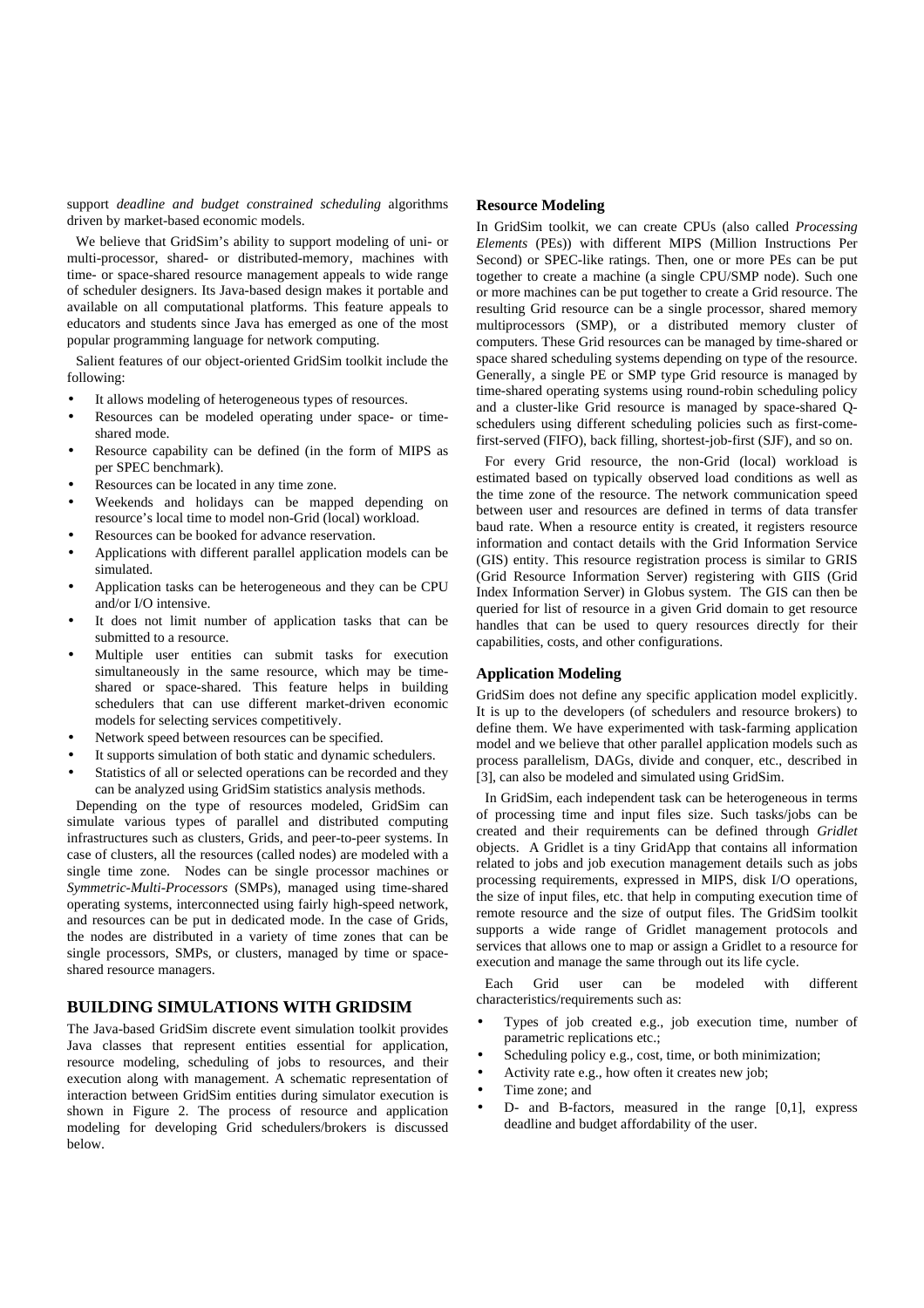

**Figure 2:** A flow diagram in GridSim based simulations.

D- factor close to 1 signifies that the user is willing to set deadline of a job as long as required even when only the few slowest resources are available for the job. Similarly B-factor close to 1 signifies that the user is capable of spending as much money as required even when only the few expensive resources are available for the job. These factors are basically useful for determining deadline and budget values for a given scenario at runtime. Instead, users can also explicitly specify values for deadline and budget constraints similar to the way it is currently done in Nimrod-G.

#### **Steps for Simulating Application Scheduling**

In this section we present high-level steps, with sample code clips, to demonstrate how GridSim can be used to simulate a Grid environment to analyze some application scheduling algorithms:

- First, we need to create Grid resources of different capability/speed like those in the real environment at different time zones and different policies (like time- or space-shared resources in World-Wide Grid (WWG) testbed). We also need to create users with different requirements. A sample code, serving the above purposes, is given in Figure 3.
- Second, we need to model applications by creating a number of Gridlets (that appear similar to Nimrod-G jobs) and define all parameters associated with jobs as shown in Figure 4. The Gridlets can be grouped together depending on application model for processing.
- Finally, we need to implement resource brokers as shown in Figure 5. First, inquire Grid Information Service (GIS), then inquire for resource capability including cost, and then depending on scheduling heuristics, strategy, or algorithms assign Gridlets to resources for execution. The scheduling policies can be systems-centric like those implemented in many Grid systems such as Condor-G or users-centric like Nimrod-G broker quality of services (QoS) and market-based

economic models driven Deadline and Budget Constrained (DBC) time, cost, and both optimizations and policies [\[7\].](#page-6-4)

```
public static void CreateSampleGridEnvironement(int 
no of users, int no of resources, double B factor,
 double D_factor, int policy, double how_long, double 
 seed) { 
 Calendar now = Calendar.getInstance(); 
  GridSimController.InitSimulation(no_of_users, 
   no_of_resources, now); 
    // Create Resources 
 for(int i=0; i<no_of_resources; i++) { 
      // Create PEs 
      PEList peList = new PEList(); 
     for(int j=0; j<(i*1+1); j++) peList.add(new PE(0, 100)); 
        Create machine list
      MachineList mList = new MachineList(); 
      mList.add(new Machine(0, peList, 
       ResourceCharacteristics.TIME_SHARED)); 
      // Create a resource containing machines 
      ResourceCharacteristics resource = new 
       ResourceCharacteristics("INTEL", "Linux", 
       mList, ResourceCharacteristics.TIME_SHARED, 0.0, 
      i * 0.5 + 1.0;
      LinkedList Weekends = new LinkedList(); 
      Weekends.add(new Integer(Calendar.SATURDAY)); 
      Weekends.add(new Integer(Calendar.SUNDAY)); 
      LinkedList Holidays = new LinkedList(); 
                  // no holiday is set! 
      // Setup resource as simulated entity with a name 
     Sim_system.add(new GridResource("Resource_"+i, 
 28000.0, seed, resource, 0.0, 0.0, 0.0, Weekends, 
         Holidays)); 
 } 
 .<br>// Create Users
 for(int i=0; i<no_of_users; i++) 
      Sim_system.add(new UserEntity("User_"+i, 28000.0, 
       how_long, seed, B_factor, D_factor, policy, 
      60.0*60);
   // Start Simulation
```
**Figure 3:** A sample code segment for creating Grid resource and user entities in GridSim.

G ida Ctll St tSi Lat tsi ()<br>St tSi Ctll St tSi ()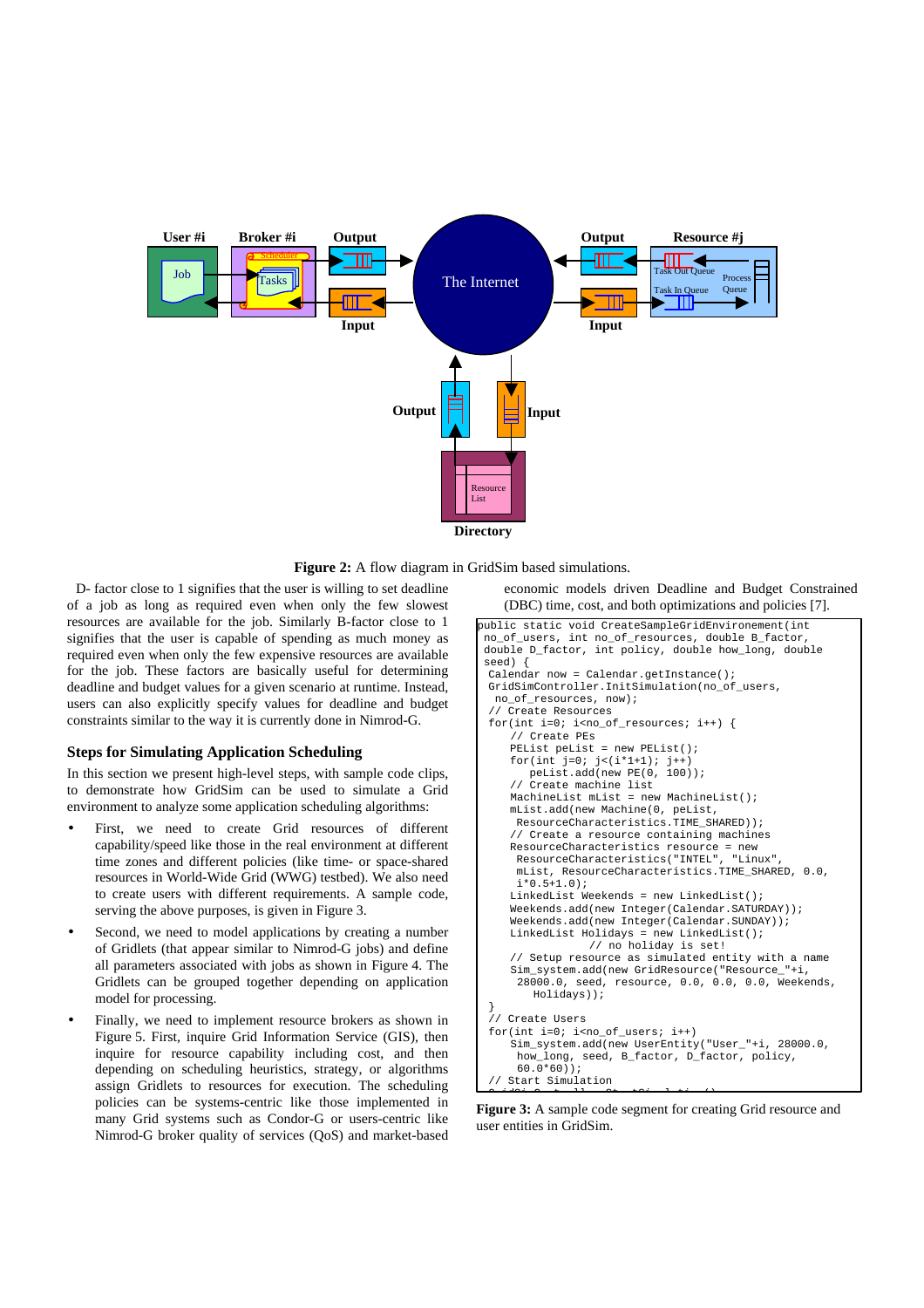| Gridlet ql = new Gridlet(user id, Gridlet id, |                                                      |
|-----------------------------------------------|------------------------------------------------------|
|                                               | Gridlet length, GridletFileSize, GridletOutputSize); |

#### **Figure 4:** Gridlet method in GridSim.

Within such GridSim simulations, we can create multiple user entities with their own applications and requirements for scheduling on the same groups of resources. This can help in developing brokers like in the real world who need to share and compete for resources depending on their requirements and budget and deadline constraints. Having this ability to put brokers in competition enabled design and evaluation of market-based economic models and corresponding scheduling algorithms to create a Grid marketplace as discussed in [\[9\].](#page-6-1)

```
lass Broker extends GridSim { 3. SORT resources by increasing order of cost.
 private Sim_port user; 
  private Experiment experiment; 
 private LinkedList ResIDList; 
  private LinkedList BrokerResourceList; 
  public Broker(String name, double baud_rate) { 
    super(name, baud_rate); 
    user = new Sim_port("user"); 
    add_port(user); 
   GridletDispatched = 0;
    GridletReturned = 0; 
   Expenses = 0.0;
    MaxGridletPerPE = 2; 
  } 
    … // Gridlet management code 
  public void body() { 
      … // Event handling code 
    // RESOURCE DISCOVERY 
   sim_schedule(output, GridSimTags.SCHEDULE_NOW,
     GridSimTags.RESOURCE_LIST, new IO_data(new 
     Integer(get_id()), 0, 
     GridSim.GridInformationServiceEntityId())); 
    sim_get_next(ev); // Waiting for a response 
   ResIDList = (LinkedList) ev.get data();
     // extracting resources available in Grid 
    … // RESOURCE TRADING and SORTING 
    // SCHEDULING 
   while (glFinishedList.size() <
     experiment.GetGridletList().size()) { 
      if( (Sim_system.clock()>experiment.GetDeadline()) 
       || (Expenses > experiment.GetBudget()) ) 
         break; 
     scheduled count = ScheduleAdviser();
     dispatched_count = Dispatcher();
     received_count = Receiver(); 
      // Heurisitics for deciding hold condition 
      if(dispatched<=0 && received<=0 && 
       glUnfinishedList.size()>0) { 
        double deadline_left = experiment.GetDeadline()
           - Sim_system.clock(); 
         sim_hold(Math.max(deadline_left*0.01, 1.0)); 
\begin{array}{ccc} \end{array} } 
 } 
    //Cd f t l hdli li
```


## **SIMULATION RESULTS**

Using GridSim toolkit we simulated the deadline and budget constrained *cost-optimisation* scheduling algorithm [\[7\]](#page-6-4) that attempts to complete an experiment of a large number of jobs as economically as possible within the deadline. High-level steps of this adaptive scheduling algorithm are discussed below:

- 1. RESOURCE DISCOVERY: Identify resources that can be used in this execution with their capability through Grid Information Service.
- 2. RESOURCE TRADING: Identify cost of each of the resources in terms of server cost per second and capability to be delivered per cost-unit.
- 
- 4. SCHEDULING: Repeat while there exists unprocessed jobs in application job list with a delay of scheduling event period or occurrence of an event

[SCHEDULE ADVISOR with Policy]

- a. For each resource predict and establish job consumption rate through measure and extrapolation.
- b. For each resource based on its job consumption rate, predict and establish number of jobs a resource can consume by application deadline.
- c. For each resource in order
	- i. If the number of jobs currently assigned is less than predicated number of jobs that a resource can consume, assign more jobs from unassigned job queue or from most expensive machines based on job state and feasibility.
	- ii. Else if a resource has excess jobs that it can complete, take away those jobs from a resource and move to unassigned job queue.

#### [DISPATCHER with Policy]

d. The dispatcher takes care of submission of jobs to remote machines with submission and resource policy and constraints depending on resource type (time or space shared).

We simulated a Grid with independent users as many as 21 that are competing for resources as many as 25 with cost variation using normal distribution from 10 units per second (G\$/sec.) to 20 G\$/sec. Each user application composed of 20 jobs with variation of  $\pm 2$  with random submission. Each job was modelled to 50 time units on a standard machine. The resources capability rating varied with normal distribution from 0.5 to 1.5 (with 1 for standard machine). For the sake of simplicity in analysing the result, we assumed all the users and resources stochastically similar within the respective groups with very small variances in their characteristics.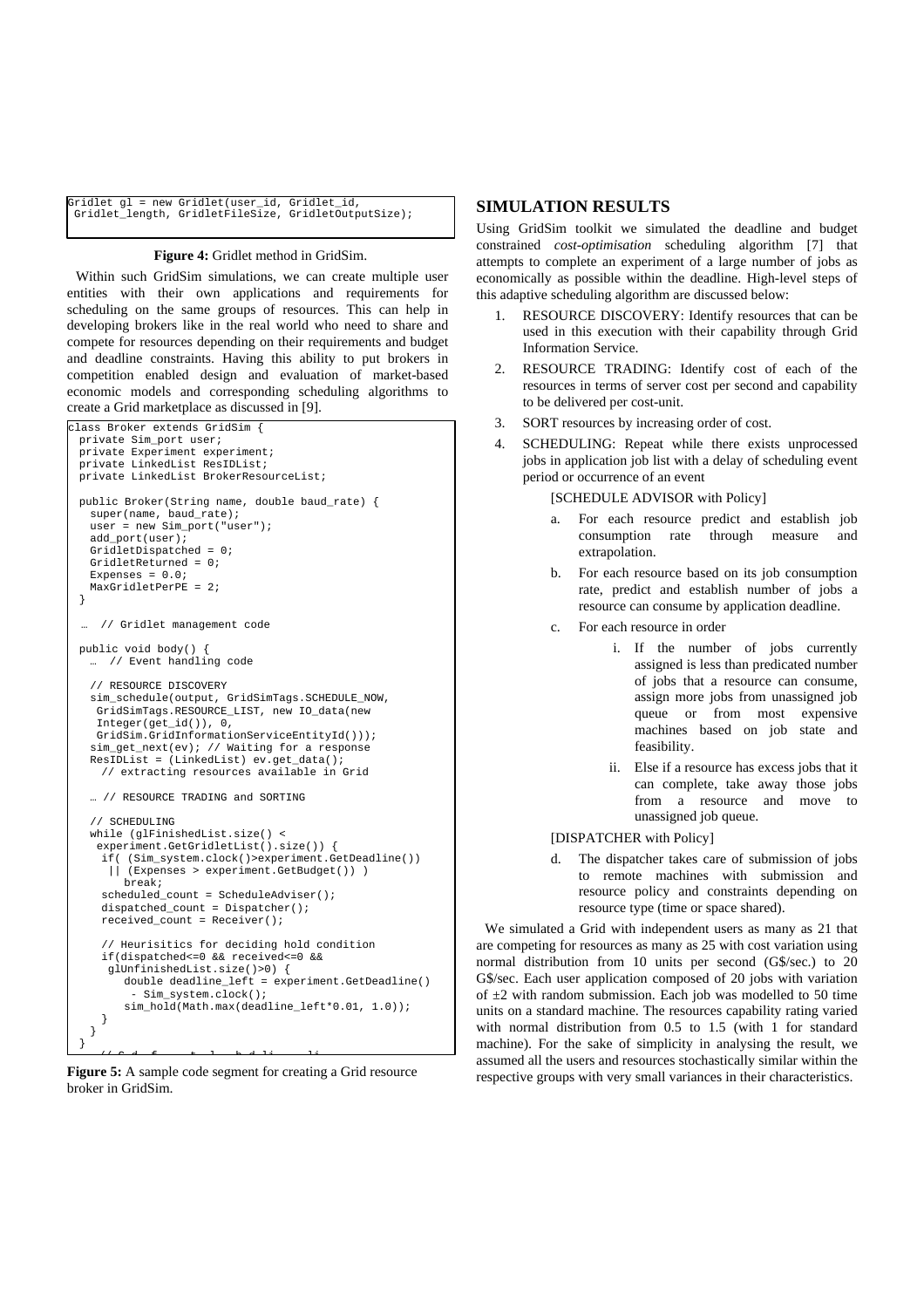

Figure 6: Job completion rate (a), time utilization (b), and budget utilization (c) of our COST\_OPTIMIZATION scheduling algorithm simulated with a fixed number of users and resources while both the B- and D-factors are varied. Job completion rate (d), time utilization (e), and budget utilization (f) of the same algorithm simulated with fixed B-

Some of the results obtained from the experiment are plotted in Figure 6. Job completion rate, time utilization, and budget utilization are plotted in Figure  $6(a)-(c)$  respectively, for the maximum number of users and resources used in the experiment, against the B- and D-factors that are varied from 0.5 to 2.5. These figures show that both the job completion rate and the time utilization are linearly proportional to only the D-factor that determines the deadline. On the contrary, the budget utilization varies with both the B- and D-factors. For a fixed B-factor, the budget utilization increases linearly with the D-factor; but for a fixed D-factor, decreases with the B-factor linearly, when the Dfactor is low, and logarithmically, when the D-factor is reasonably high.

In Figure 6(d)-(f), we plotted job completion rate, time utilization, and budget utilization, for fixed (110%) B- and D-factors, against the number of users and resources that are varied in the ranges 1 to 21 and 1 to 25 respectively. These figures show that the job completion rate decreases with the increase in the number of users due to the obvious reason of competition. But it is also observed that both the time and budget utilizations also decrease with the increase in the number of users. This observation is against the obvious expectation that utilization of time and budget should increase with the competition. However, this unexpected result can be easily explained from the fact that both the time and budget utilizations were calculated only for successful jobs and when the job utilization is low, successful jobs, in reality, could see relatively under utilized resources.

### **SUMMARY AND CONCLUSION**

In this paper we discussed an object oriented Grid simulation toolkit called GridSim for application scheduling simulations in Grid and P2P computing environments. The GridSim toolkit allows creation of time- and space-shared resources with different capabilities, time zones, and configurations. It supports different